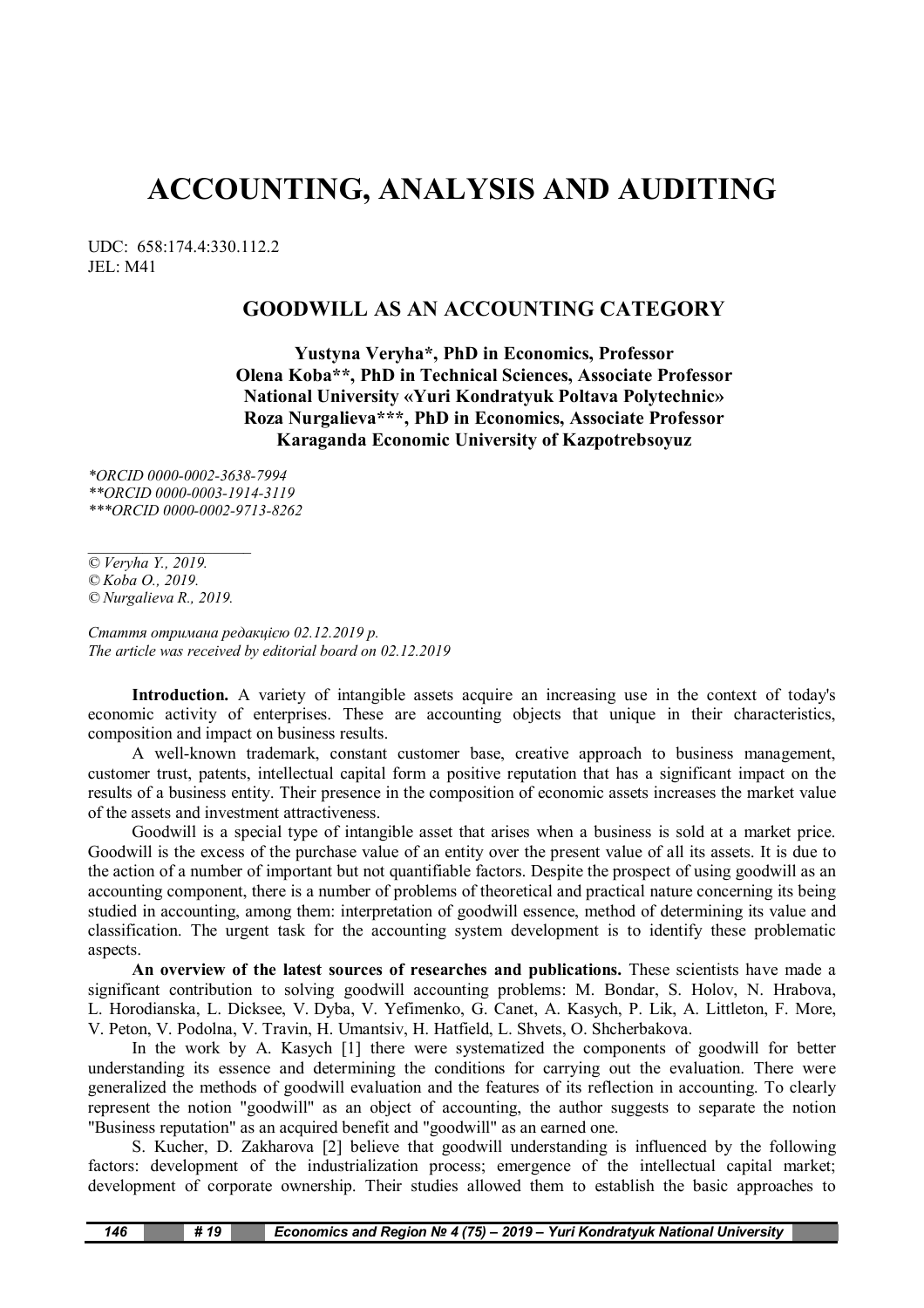#### *Бухгалтерський облік, аналіз та аудит*

definition of the concept "goodwill", i.e.: reputation of the enterprise; positive difference between the investment entity's income and the invested capital; advantage of a business with business connections; amount of excess profits; aggregate of patent law costs, copyright and right to do business, taking into account the use of trade names and trademarks; cost of business connections; cost of the company; prepayment for income the investor wants in the future, etc.

L. Hnatyshyn, O. Prokopyshyn [3] dedicated their study to goodwill essence as an intangible asset. They note that goodwill is one of the most difficult accounting categories. At the same time, the accounting approach to its definition is rather narrow, since it implies understanding of goodwill only with the acquisition or privatization (corporatization). According to the authors, goodwill is the difference between the purchase price and the corresponding buyer's share, which leads to one of two options: positive and negative. As a consequence both types of goodwill: positive and negative must be shown in accounting.

According to Yu. Sudyn [4, 5], goodwill is a specific intangible asset of an enterprise. When summarizing the views of scientists on the structural components of goodwill and their role in accounting, the author concluded that the main elements of goodwill are: intellectual capital, business relationships and brand. According to the author, practical importance of identifying the structural elements of goodwill, on the one hand, allows to reveal methodological aspects of its reflection in the accounting system, and on the other – to develop mechanisms for managing the strategic type of intangible asset.

Ye. Ionin and M. Klepakova [6] distinguished the property and personal components of goodwill. The authors include the assets that directly shape the company's reputation to the property component. This component may be evaluated. According to the authors, the personal component is more conditional and based on the professional skills of the staff and image of the company. Scientists say that the system of formation and management of goodwill should be developed for all its elements in the complex, since each component is a generator of future cash flows, therefore directly influences the increase of goodwill potential. At the same time, the authors see a problem with the lack of universal approach to the evaluation of goodwill and its individual elements.

According to the analysis of publications, the problems of interpretation of goodwill, its evaluation, classification and showing it in accounting are still the subject of scientific debate today. Despite the large number of scientific works and significant scientific achievements in this field, a number of methodological and practical issues related to the interpretation of the concept of "goodwill" and its description in accounting remain unresolved.

**The aim of the research** is determining the interpretation of goodwill and its major components.

**The main material and results.** Goodwill depends on a set of measures aimed at improving the company's profitability, talent of managers, qualification and experience of employees, state of business relations of the company in the world of business, its reputation in the market, achieved due to the quality of products (works, services, goods), as well as the use of the latest technologies.

Goodwill is facilitated by the creation of positive relationships between the company and its customers, the achievement of good reputation (as a result of high quality products and the level of service), improving the level of business skills of employees and their attitude towards the customers. Goodwill is an extremely important asset of the company. The success of the service business, to a greater extent, is determined by goodwill, since such an enterprise generally does not have large financial assets.

Goodwill is not included in the financial statements. However, for example, courteous communication with clients of the establishment may have a greater impact on the establishment profitability than the purchase of new equipment to be included in the balance sheet. Goodwill is an achievement of a company with no money spent on. It is constantly changing. Even one case of bad attitude towards the client will be enough to cause a great harm to goodwill.

From an accounting standpoint, goodwill is the difference between the market value of an enterprise as a complete property complex and its book value, resulting from higher profitability through the use of a more efficient management system, the use of new technologies, etc.

The problem of goodwill description in international practice is an important aspect. The methodology recommended for evaluating and accounting for this specific type of intangible asset is shown in IFRS 3 "Business Integration" [7], IFRS 22 "Companies Integration" [8], UAS 19 "Enterprises Integration" [9]. However, there is no single interpretation of goodwill in normative sources (Table 1).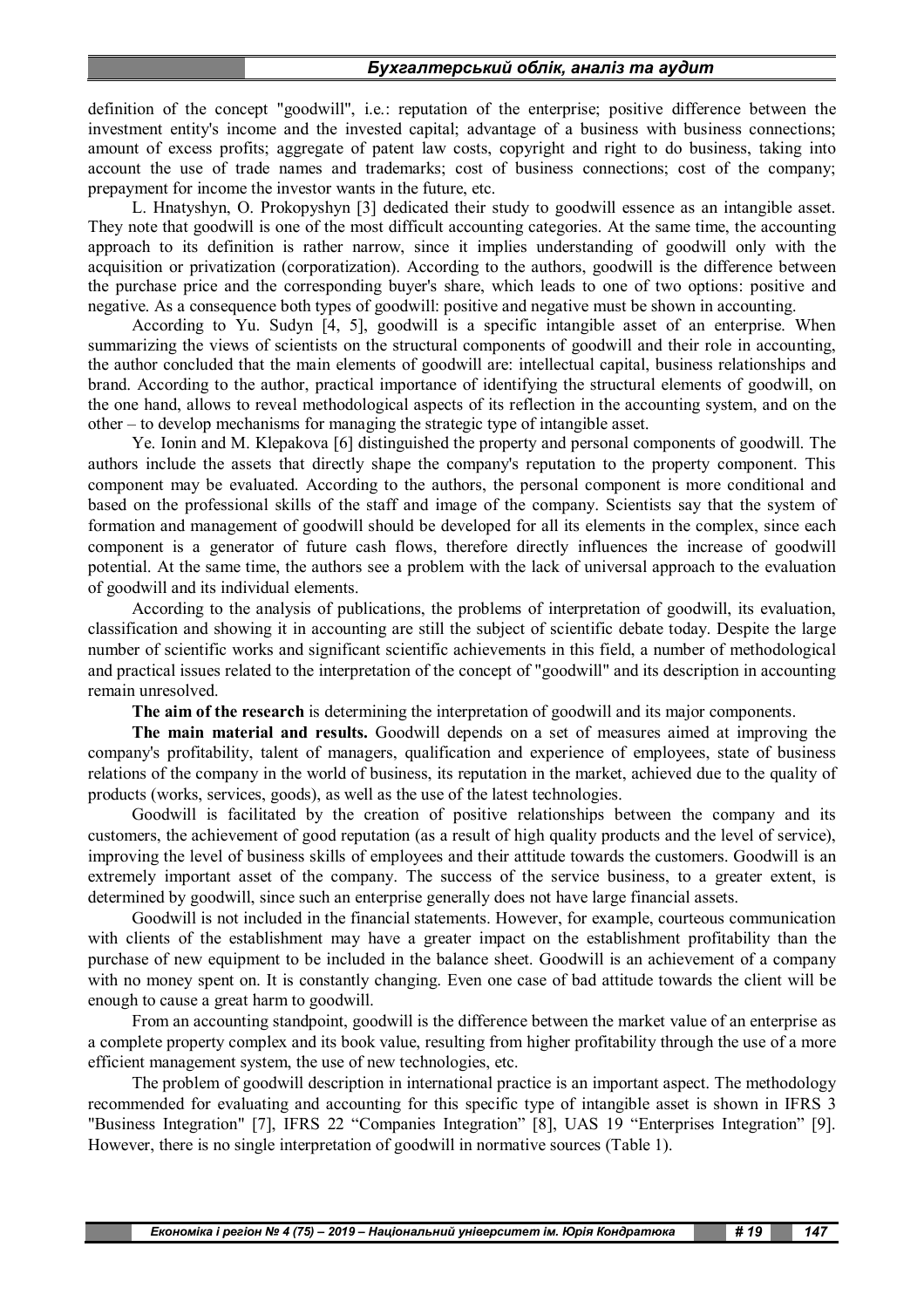**Goodwill interpretation due to normative sources**

| Source                                | Goodwill definition                                                                                       |  |  |
|---------------------------------------|-----------------------------------------------------------------------------------------------------------|--|--|
|                                       |                                                                                                           |  |  |
| IFRS 3 "Business Integration" [7]     | An asset that embodies the future economic benefits arising                                               |  |  |
|                                       | from other assets acquired in a business combination that cannot                                          |  |  |
|                                       | be individually identified and individually recognized.                                                   |  |  |
| UAS 19 "Enterprises Integration"      | Excess of acquisition over the fair value of the acquirer's                                               |  |  |
| [9]                                   | identifiable assets, liabilities and contingent liabilities at the<br>acquisition date.                   |  |  |
| IFRS 22 "Companies Integration"       | Exceeding the cost of purchase over the acquired interest in the                                          |  |  |
| GAAP, SFAS<br><b>US</b><br>142<br>[8] | fair value of identified acquired assets and liabilities                                                  |  |  |
| "Goodwill and other intangible"       |                                                                                                           |  |  |
| assets" $[10]$                        |                                                                                                           |  |  |
| Tax Code of Ukraine [11]              | An intangible asset, its value is defined as the difference                                               |  |  |
|                                       | between the market price and the book value of the assets of the                                          |  |  |
|                                       | enterprise as a whole property complex, resulting from the use                                            |  |  |
|                                       | of better management qualities, dominant position in the market                                           |  |  |
| Law of Ukraine "On Ratification       | of goods, services, new technologies, etc.                                                                |  |  |
| of the                                | A set of measures aimed at increasing the profit of the enterprise<br>without a corresponding increase in |  |  |
|                                       |                                                                                                           |  |  |
| between<br>the<br>Agreement           | active operations, including the use of the best management                                               |  |  |
| Government of Ukraine and the         | skills, leadership in the market of goods (works, services), new                                          |  |  |
| of<br>the<br>French<br>Government     | technologies; Goodwill is determined by the difference between                                            |  |  |
| Republic on mutual assistance and     | the purchase price and the normal price of the assets concerned.                                          |  |  |
| mutual protection of investments"     |                                                                                                           |  |  |
| $[12]$                                |                                                                                                           |  |  |

Analyzing the data in Table 1, while distinguishing common features in the above interpretations, we can formulate the following definition of goodwill. Goodwill is the excess of the market value of a company over its actual value formed by its intelligence capital of business reputation.

Good business reputation of the company is characterized by a strong management team and marketing strategy; high quality of products (services or works); positive financial performance, corporate culture, favorable location, established relationships with suppliers, etc. In this regard, the value of an entity represented by a single property complex differs significantly from the value of its assets and liabilities. Therefore, the buyer's willingness to pay an amount exceeding the value of the real assets of the object they are buying. This means that the buyer expects to receive an extra profit in the future.

The main features of goodwill are the following:

- inseparable from the enterprise;

- arises only with a surplus income;

- acts as a non-depreciable asset.

These characteristics are generally recognized and allow determine the essence of goodwill. However, the views of scientists on the definition of goodwill differ. Analysis of Goodwill interpretations in scientific literature (Table 2) suggests a conclusion that it is complex and multifaceted.

There are several approaches to be underlined when generalizing the views of scientists on the interpretation of the concept "goodwill":

1) goodwill is the set of benefits of an enterprise capable of producing extraordinary profits and acting as resources [16, 17, 18, 19, 20];

2) goodwill is an intangible asset that represents the value of business reputation [7, 15, 20];

3) goodwill – the assets not reflected in the balance sheet [13, 14].

The first approach allows you to define goodwill as a set of those elements of a business that encourage customers to continue using the services of the enterprise and bring a profit for the latter.

Due to the second approach, goodwill is an intangible asset, its value is defined as the difference between the book value of the enterprise assets and its ordinary value as an integral property complex resulting from the use of better management qualities, a dominant position in the market of goods (works, services), new technologies, etc.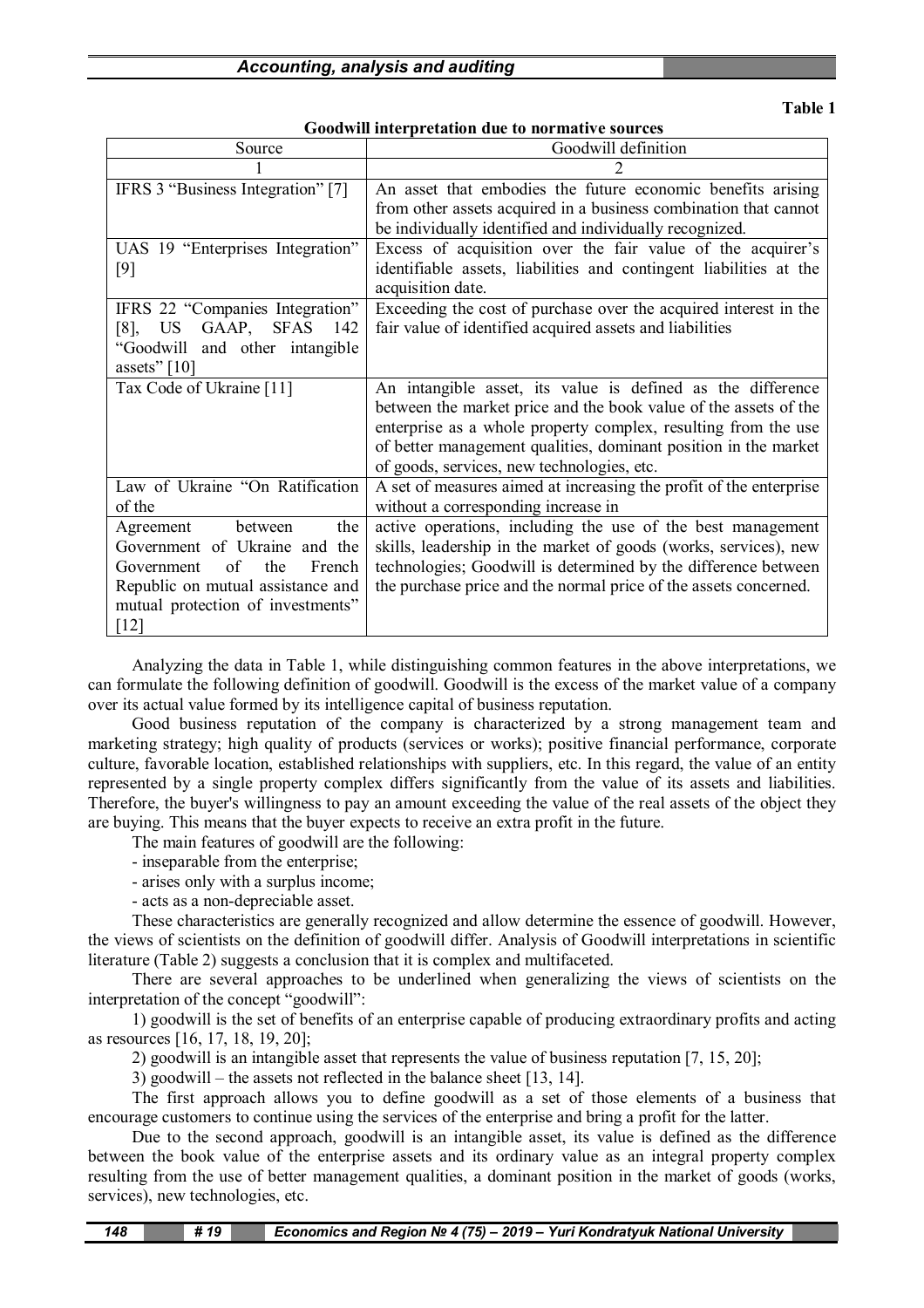| Бухгалтерський облік, аналіз та аудит |  |  |  |
|---------------------------------------|--|--|--|
|                                       |  |  |  |

**Interpretation of the concept "goodwill" in scientific literature**

| Source                                              | Goodwill definition                                                                                                                                                                                                                               |
|-----------------------------------------------------|---------------------------------------------------------------------------------------------------------------------------------------------------------------------------------------------------------------------------------------------------|
|                                                     |                                                                                                                                                                                                                                                   |
| S. Lehenchuk [13]                                   | Intelligence assets of the enterprise, which have not been reflected in<br>accounting, as well as the cost of synergetic effects resulting from<br>the interaction of components of intelligence capital.                                         |
| A. Rydzevska, O. Salo [14]                          | An element that embodies intangible components of great value to<br>the enterprise, even though they are not recognized as assets in<br>accounting.                                                                                               |
| Ye. Ionin,<br>M. Klepakova [7]                      | An intangible asset that represents the value of goodwill, which is<br>defined as the difference between the cost of acquiring an enterprise<br>as a complete property complex and the value of its net assets on the<br>date of the transactions |
| S. Sahova [15]                                      | The positive or negative difference between the acquisition cost of<br>the enterprise as a whole and the total value of its net assets, each of<br>which on the acquisition date is measured at fair value.                                       |
| M. Bondar $[16]$                                    | Benefits the buyer gets when buying an existing and operating<br>enterprise.                                                                                                                                                                      |
| Ya. Sokolov,<br>M. Pyatov $[17]$                    | A set of intangible factors (assets), providing a competitive<br>advantage for enterprises and giving the opportunity to earn an<br>additional income.                                                                                            |
| H. Sinko,<br>V. Bozhko [18]                         | The set of inseparable intangible benefits of an enterprise, capable of<br>generating extraordinary profit and acting as resources used in<br>financial and economic activities.                                                                  |
| B. Nemanja [19]                                     | Is a specific form of intangible properties that is shown in the<br>company balance sheet and talks about business benefits that grow<br>as a result of better customer relationships.                                                            |
| A. Korcheliuk, I. Litvinchuk,<br>H. Tsyhanenko [20] | Is unique an object that allows the firm to generate additional<br>income.                                                                                                                                                                        |

Following the third approach, goodwill refers to business reputation, i.e., a set of measures aimed at profit increasing for the enterprise without a corresponding increase in active operations, including the use of better management skills and dominant position in the market of products (works, services), new technologies, etc.

The analysis of goodwill in various aspects shows that goodwill is an asset that can bring economic benefits to the enterprise. The interpretation of this type of asset as a benefit throughout the enterprise activities stipulates the fact that it should be shown not only during the acquisition or integration, but also during the continuous operation of the enterprise.

**Conclusion**. The study has allowed determine the basic approaches to the definition of the concept "goodwill" and offer a generalized interpretation of it as an intangible asset, formed in the course of an entity's activity and capable of bringing economic benefits to the enterprise. Summarizing the above, it should be acknowledged that goodwill is not completely studied concept, since the share of intangible assets has long been small for a long time in comparison with the share of fixed assets and investments. This type of assets is not paid a due attention in Ukraine. The problem of interpreting goodwill and showing it in accounting remains relevant nowadays.

### *REFERENCES:*

1. Kasych A. O. Teoretychni ta metodychni osnovy otsinky ta obliku hudvilu pidpryiemstva. *Uzhhorod University Scientific Bulletin.* Series: Economics. 2015. Vol. 1 (2). P. 28-32. URL: http://nbuv.gov.ua/UJRN/Nvuuec\_2015\_1%282%29\_\_8 (accessed 10.11.2019).

2. Kucher S.V., Zakharov D.M. Istoriia rozvytku hudvilu yak oblikovoi katehorii ta osnovni pidkhody do yoho vyznachennia. *Economy and society.* 2017. Vol. 9. P. 1162-1166. URL: http://www.economyandsociety.in.ua/journal/9\_eng/199.pdf (accessed

10.11.2019).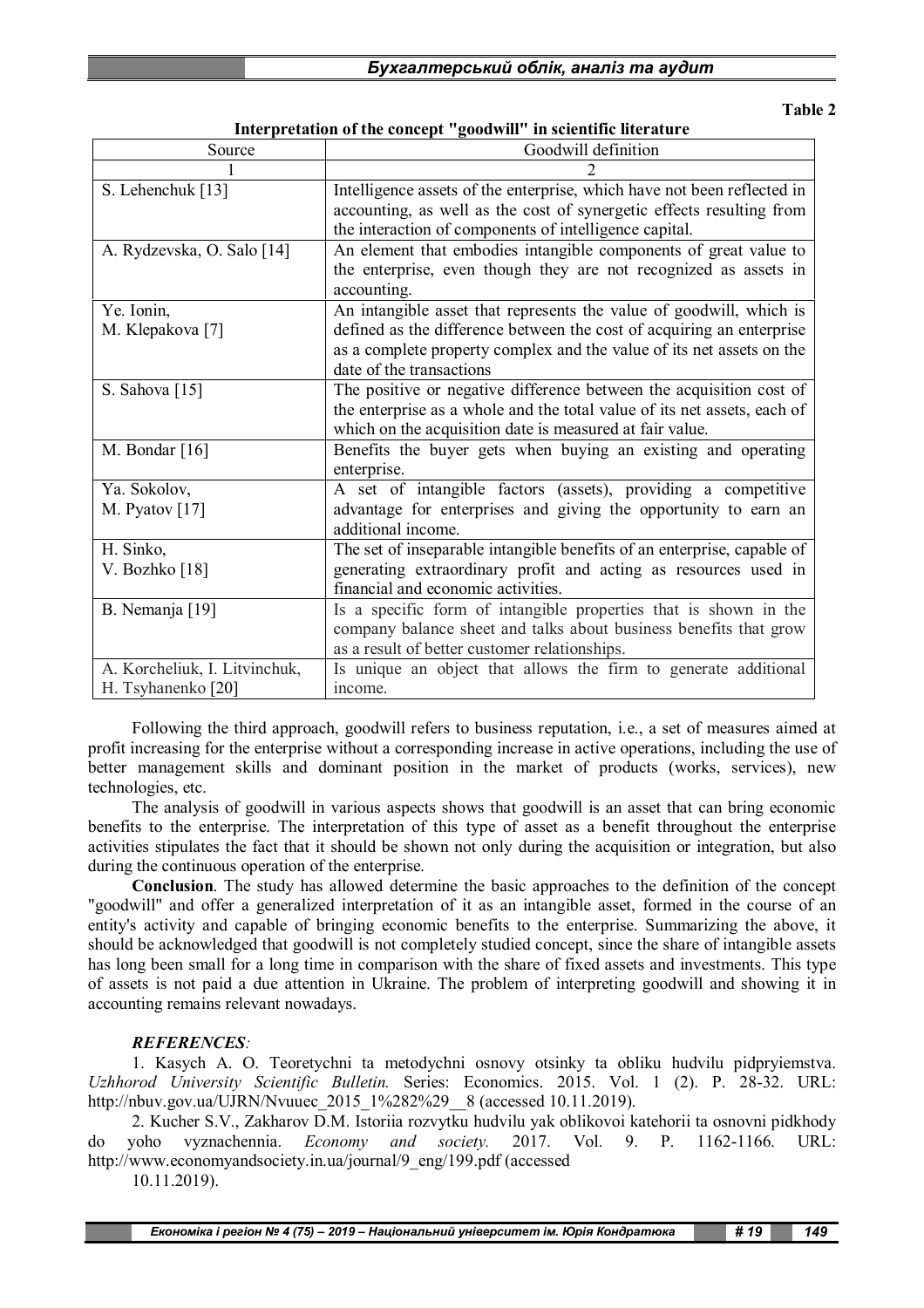#### *Accounting, analysis and auditing*

3. Hnatyshyn L. B., Prokopyshyn O.S. Znachennia ta osoblyvosti obliku hudvilu. *Collection of scientific works of Taurida State Agro-technological University* (Economic Sciences). 2013. № 1 (3). P. 82- 88. URL: http://nbuv.gov.ua/UJRN/znptdau\_2013\_1\_3\_13 (accessed 10.11.2019).

4. Sudyn Yu. Hudvil u systemi bukhhalterskoho obliku: komponenty i klasyfikatsiia. *Bulletin of Ternopil National Economic University.* 2016. Ed. 2, p. 168-177. URL: http://nbuv.gov.ua/UJRN/Vtneu\_2016\_2\_18 (accessed 10.11.2019).

5. Sudyn Yu. Paradyhma poniattia "hudvil": bukhhalterskyi, yurydychnyi ta ekonomichnyi aspekt. *Bulletin of Ternopil National Economic University.* 2015. Ed. 1. P. 98-106. URL: http://nbuv.gov.ua/UJRN/ Vtneu\_2015\_1\_13 (accessed 10.11.2019).

6. Ionin Ye., Klepakova M. O. Hudvil: pidkhody do vyznachennia, klasyfikatsiia ta struktura. *Agroworld.* 2016. № 1-2. Pp. 27-31. URL: http://nbuv.gov.ua/UJRN/agrosvit\_2016\_1-2\_6 (accessed 10.11.2019).

7. International Business Reporting Standard 3. URL: https://zakon.help/article/mizhnarodnii-standartfinansovoi-zvitnosti-3/ (accessed 10.11.2019).

8. International Financial Reporting Standard 22 "Business Integrations." URL: https://zakon.help/article/mizhnarodnii-standart-finansovoi-zvitnosti-3/ (accessed 10.11.2019).

9. Accounting Regulations (Standard) 19 "Business Integrations": Order of the Ministry of Finance of Ukraine on July 7, 1999 No. 163 / Ministry of Finance of Ukraine. URL: https://zakon.rada.gov.ua/laws/show/z0499-99 (accessed 10.11.2019).

10. General Accepted Accounting Principles, GAAP. URL: http://www.gaap.in.ua/archives/3447 (accessed 10.11.2019).

11. Tax code of Ukraine dated 27.12.2010 № 2755-VI / Verkhovna

Rada of Ukraine. URL: http://www.rada.gov.ua/laws/show/z0499-99 (accessed 10.11.2019).

12. On ratification of the Agreement between the Government of Ukraine and the Government of the French Republic on Mutual Assistance and Mutual Protection of Investments: Law of Ukraine of 02.06.95 N 202/95-VR: Verkhovna Rada of Ukraine. URL: http://zakon4.rada.gov.ua/laws/show/250\_414 (accessed 10.11.2019).

13. Bondar M.I. Vyznannia hudvilu pry prydbanni pidpryiemstva z metoiu yoho vidobrazhennia v obliku. Formuvannia rynkovoi ekonomiky: *science edition.* K.: KNEU, 2010. Ed. 24. P. 528–536.

14. Lehenchuk S.F. Bukhhalterske vidobrazhennia intelektualnoho kapitalu: *abstract. diss. for Phd. degree in Economics*: Special. 08.00.09; Nat. agrarian. Univ. K., 2006. 21 p.

15. Sahova S. V. Osoblyvosti obliku hudvilu. Finansy, oblik i audyt: *science edition.* K.: KNEU, 2009. Ed. № 14. P. 291-298.

16. Sokolov Ya.V., Pyatov M. L. Gudvyl: «novaya» kategoryya buhgalterskogo ucheta. Accounting. 1997. 2. 2. 46–50.

17. Sinko H.S., Bozhko V.P. Analiz ta otsinka dilovoi reputatsii pidpryiemstv mashynobudivnoi haluzi. *Economics and management of enterprises of machine-building industry.* 2009. № 4. P. 5–14.

18. Rydzevska A.B., Salo O.V. Poniattia hudvilu ta kharakterystyka yoho skladovykh. *Scientific papers of Kirovograd National Technical University. Economic sciences.* 2012. Ed. 22 (2). P. 349-352.

19. Nemanja B. Balancing goodwill. *Economija, teprija i praksa*. Godina VII. – broj 4. –. P. 69–89. URL: https://scindeks-clanci.ceon.rs/data/pdf/2217-5458/2014/2217-54581404069B.pdf (accessed 10.11.2019).

20. Корчемлюк А.І., Литвинчук І.Л., Циганенко Г.В. Гудвіл корпоративних підприємств: монографія / А.І.Корчемлюк, І.Л.Литвинчук, Г.В.Циганенко; наук. редактор Є.І. Ходаківський. - Житомир, 2013. - 160 с.

UDC: 658:174.4:330.112.2

JEL: M41

**Верига Юстина Андріївна**, кандидат економічних наук, професор. **Коба Олена Вікторівна**, кандидат технічних наук, доцент. Національний університет «Полтавська політехніка імені Юрія Кондратюка». **Нургалієва Роза Нургажаївна**, кандидат економічних наук, доцент. Карагандинський економічний університет Казспоживспілки**. Гудвіл як облікова категорія.** В умовах сьогодення вирішальним чинником успіху стає володіння інтелектуальними ресурсами та їх ефективне використання в господарській діяльності. Важливим інструментом зміцнення конкурентоспроможності суб'єкта господарювання виступає гудвіл. Він впливає на вартість компанії й визначає її можливості в залученні коштів, пошуку стратегічних інвесторів та партнерів, побудові відносин із владою та формуванні попиту й лояльності споживачів. Проте існує ряд проблем